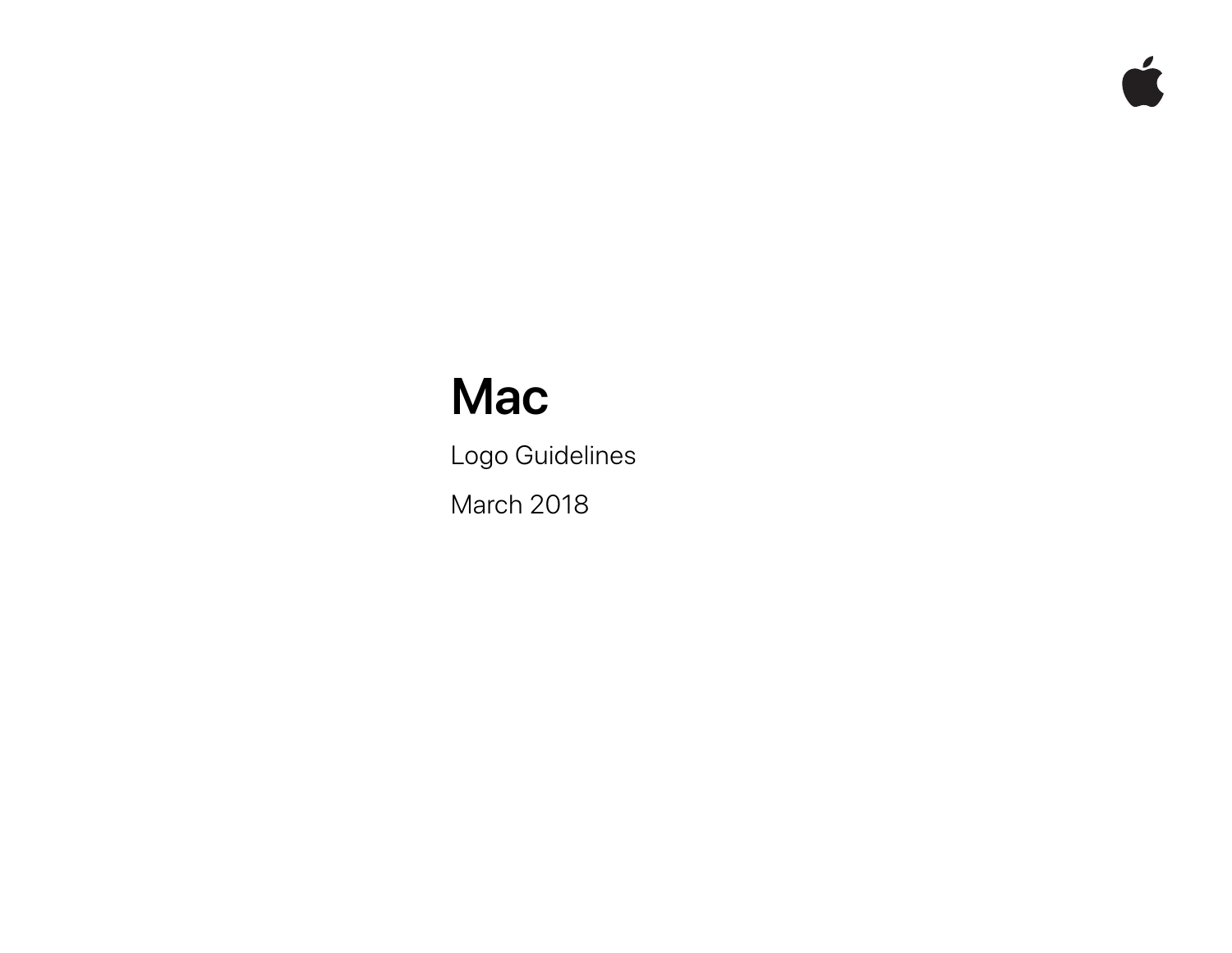## **Contents**

| Overview                  |  |
|---------------------------|--|
| <b>Basics</b>             |  |
| <b>Graphic Standards</b>  |  |
| Using the Mac Logo        |  |
| <b>Avoid Mistakes</b>     |  |
| <b>Legal Requirements</b> |  |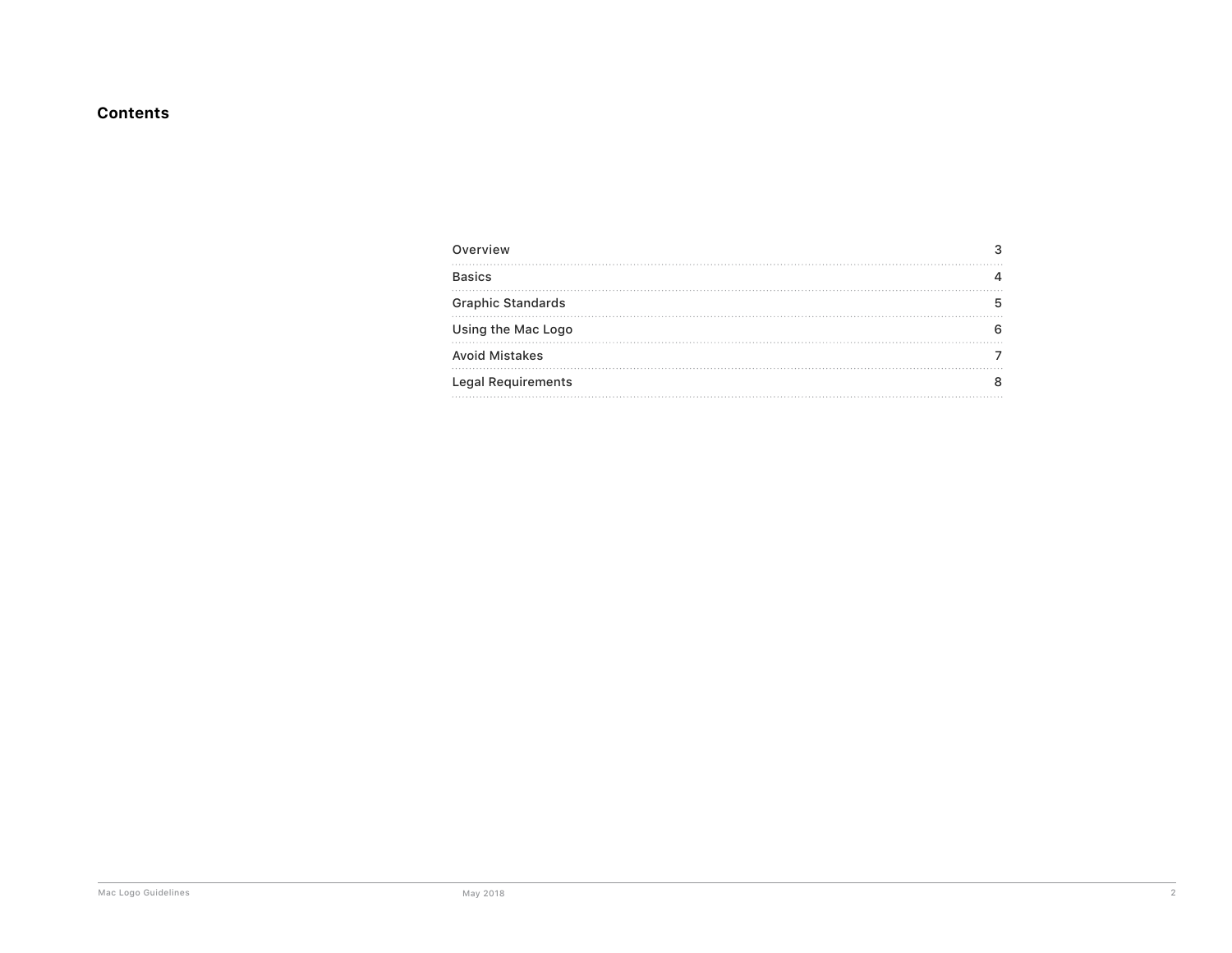### <span id="page-2-0"></span>**Overview**

These guidelines explain the correct use of the Mac logo and provide instructions for using the logo on packaging and marketing communications. When promoting your product's compatibility with macOS, it is important to follow these guidelines consistently.

#### **macOS versions**

The Mac logo is designed to enable easy identification of software products and hardware peripherals developed specifically to run on macOS and take advantage of its advanced features. To clearly designate your product's compatibility, identify the compatible macOS version numbers in the product's technical specifications. Do not add version names or numbers to the Mac logo.

#### **Requirements for third parties using the Mac logo**

The Mac logo can be used on qualifying software or hardware packages, in advertising and marketing communications, and on websites to promote software or peripherals that have been optimized or developed for the Mac platform. The Mac logo can be used only by authorized licensees who have signed the Mac Logo Trademark License Agreement. The logo cannot be used in connection with Mac software or peripherals that do not meet the criteria outlined in the Mac Logo Trademark License Agreement.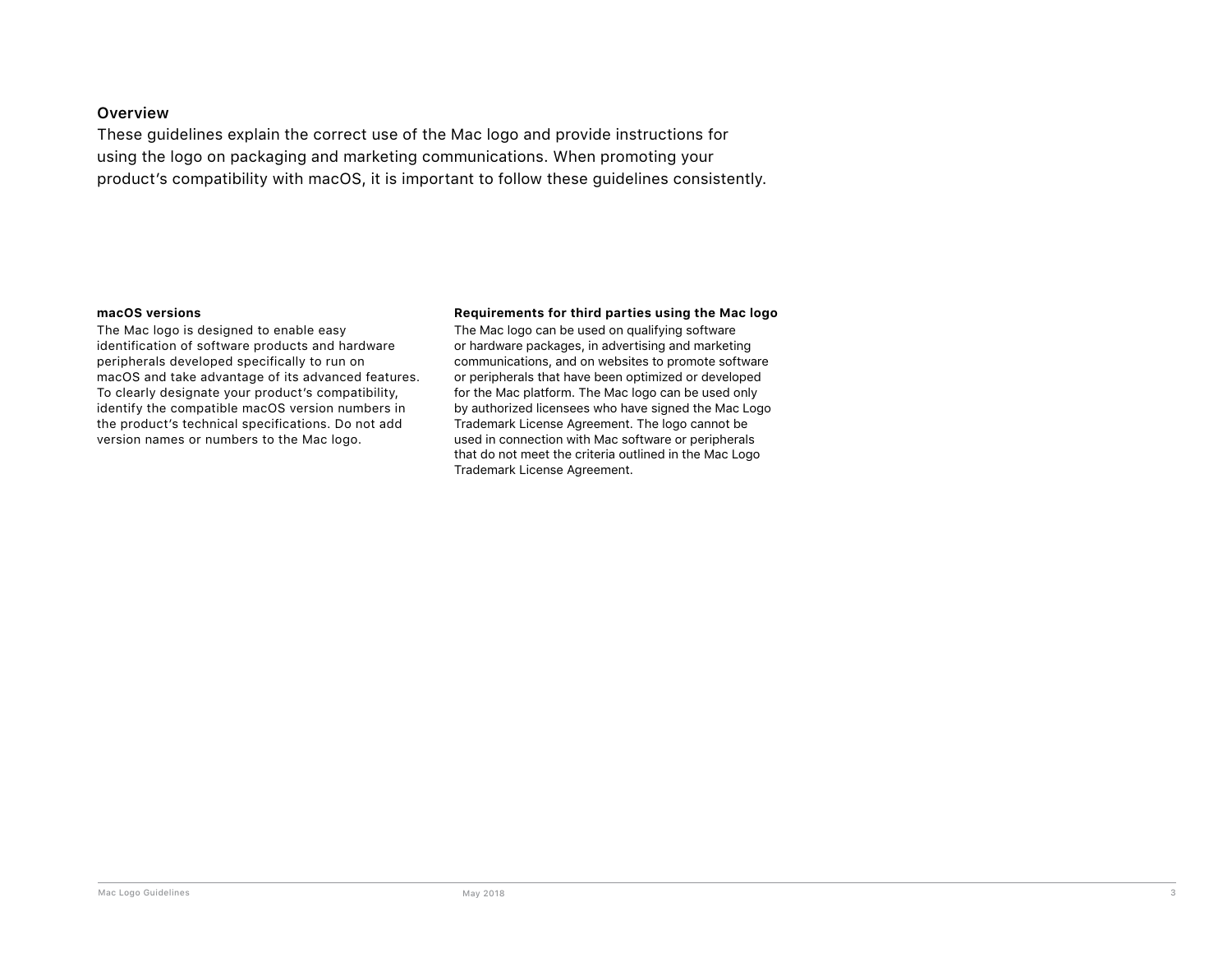### <span id="page-3-0"></span>**Basics**

#### **The Mac logo**

The Mac logo consists of the smiling-face symbol, the Mac logotype, and the white background defined by the black linear border. These elements and their relative size and positioning must not be altered.

The ideal representation of the Mac logo is the color version. Apple strongly recommends its use on printed communications and web pages. The grayscale version is available for black-andwhite printing. A line art version of the Mac logo is available for use in media for which the grayscale logo is not suited (such as silk-screen printed materials or newsprint). Always use the version that best suits the design and medium of your communication.

#### **Artwork**

Logo artwork is available in the [Licensing and](https://developer.apple.com/softwarelicensing/agreements/maclogo.php)  [Trademarks](https://developer.apple.com/softwarelicensing/agreements/maclogo.php) section of the Apple Developer portal.

Artwork is available in these formats:

- EPS for printed materials
- SVG for web and onscreen use

Select the artwork size that most closely matches your layout.



**Color** Preferred version



**Grayscale** For black-and-white use only



**Line art version** For use in very low-resolution materials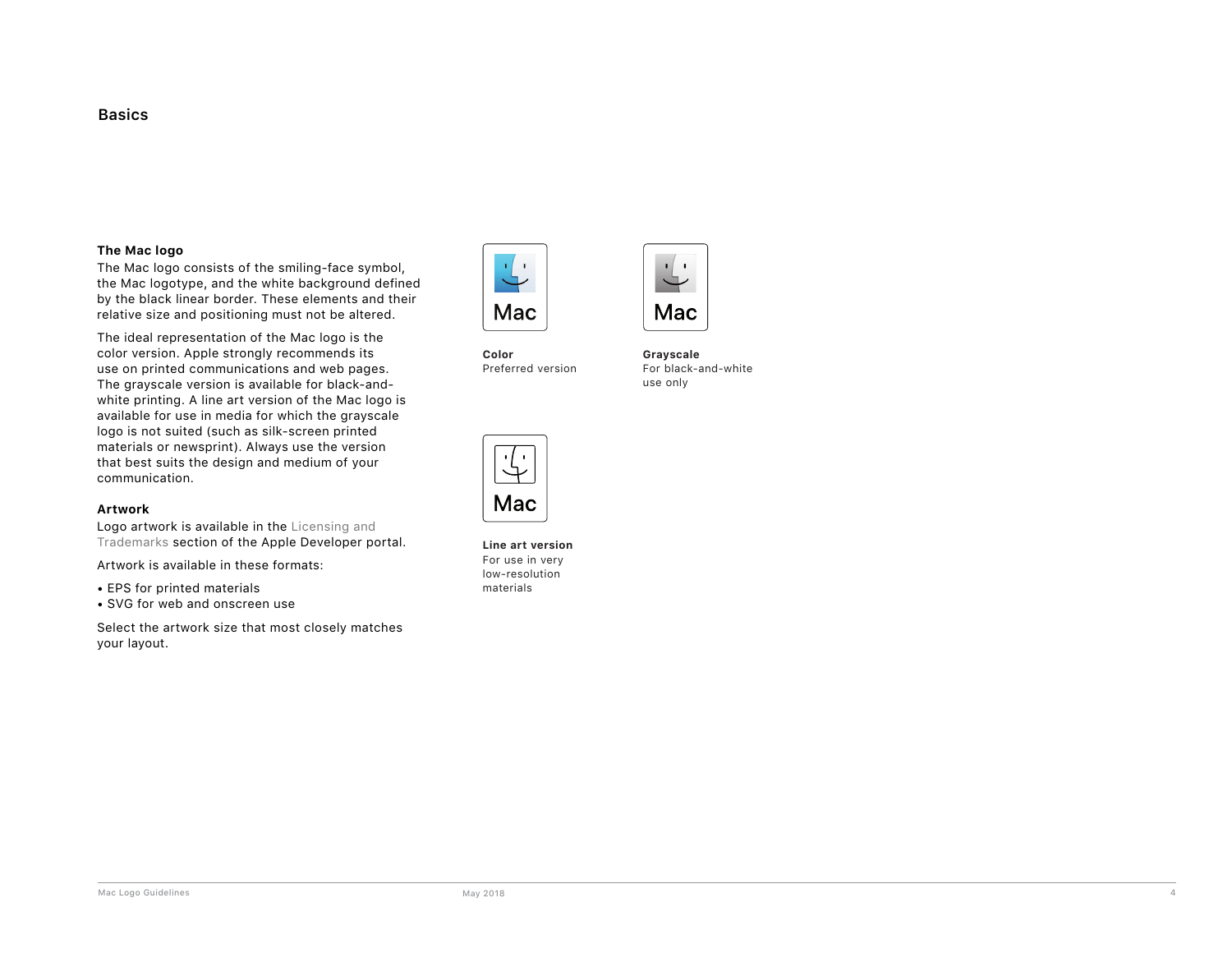### <span id="page-4-0"></span>**Graphic Standards**

#### **Minimum and maximum size**

For most uses, the minimum size for the Mac logo is 15 mm high on printed materials and 35 pixels high on web pages. Use the logo at a larger size whenever possible. The recommended size on the front, back, and spine of a package is 24 mm high. On very small packaging, the logo can be 10 mm high. On printed materials, the logo cannot exceed 55 mm in height.

#### **Minimum clear space**

The clear space surrounding the Mac logo is an integral part of its design. Keep the area around the logo clean and uncluttered. The clear space should measure at least X on all sides, where X equals one-quarter the width of the logo box. Do not place any other trademark, logo, logotype, graphic, text, photograph, or illustration in the minimum clear space area.

#### **Background colors**

The color version of the Mac logo can appear on black or other background colors, and on photographic backgrounds, as long as legibility is not diminished. The grayscale version can be printed only on white backgrounds. Do not alter or remove the black border. Do not alter the white background within the border.



The color version of the Mac logo can appear on a color, black, or photographic background. The background field within the borders of the logo must remain white.

#### **Color printing**

It is essential to apply the highest-quality reproduction standards and strict color-matching principles when reproducing the Mac logo. The color version is provided in CMYK and RGB color profiles; select the color profile that matches your printing method.

#### **Black-and-white printing**

The grayscale version of the Mac logo is for use when printing in black and white, such as in newspaper articles or black-and-white ads and flyers, or in layouts with limited color use. The screen percentages for black-and-white printing are built into the artwork. A line art version of the logo is available for printing at small sizes with a coarse line screen, such as a 65-line screen.



Minimum size and minimum clear space

Mac Logo Guidelines May 2018 5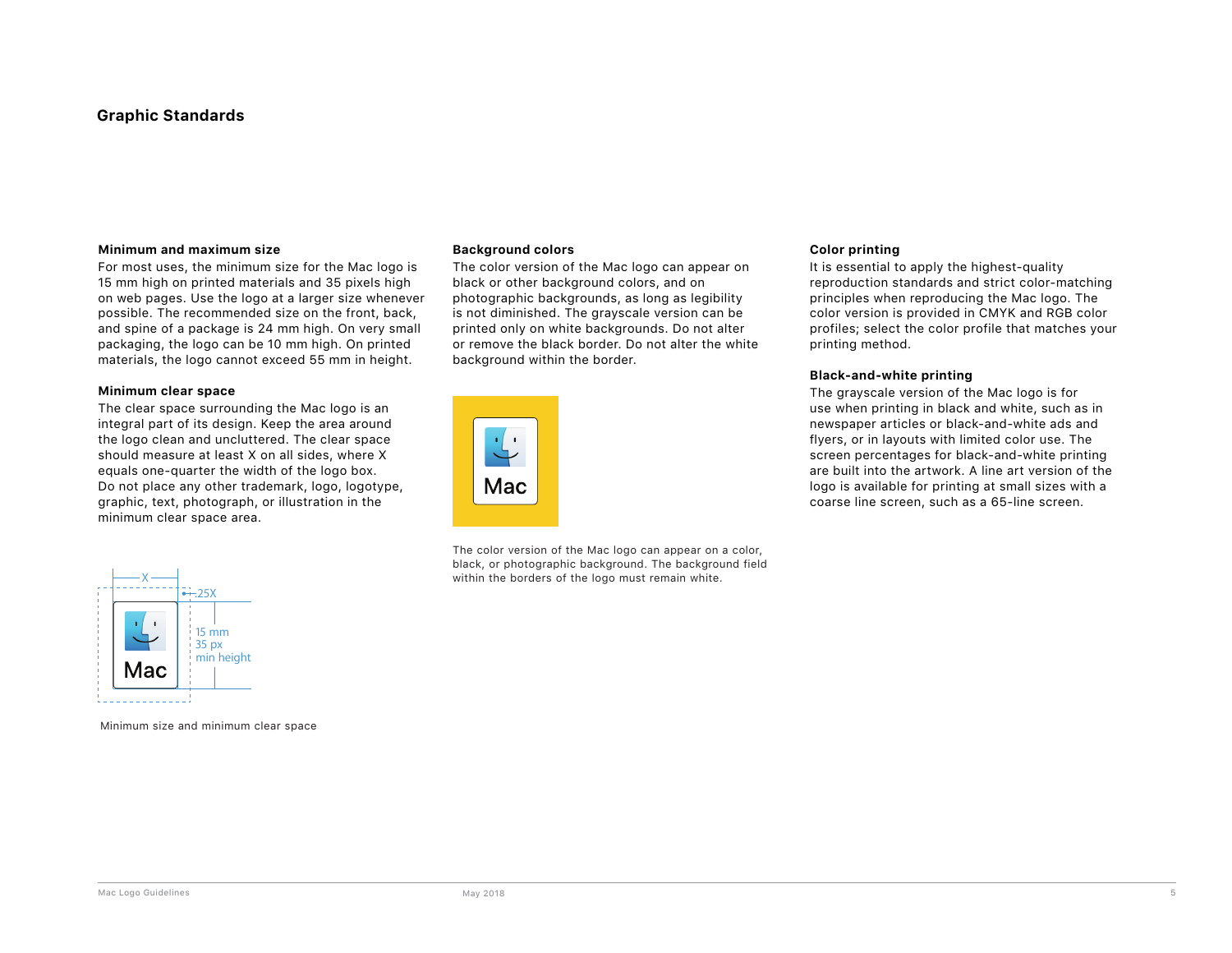#### <span id="page-5-0"></span>**Size and placement**

The Mac logo should be clearly subordinate in both size and placement to the primary product or company identity and cannot in any way suggest that it represents the primary product or company identity. Make sure that the relationship between the Mac platform and the compatible product is clear. Keep the number of Mac logos used in a communication to a minimum—usually no more than one logo on each surface or page.



Front and spine of single-platform product package

PRODUCT NAME

Mac

**PRODUCT NAME** 

# PRODUCT NAME $\bigcirc$  $\bigcirc$

Back and spine of multiple-platform product package

# **In advertising and collateral**

In advertising and other marketing materials, the Mac logo should be placed in a clearly subordinate size and position to the advertiser's primary company or product identity.

#### **On packaging and manuals**

The Mac logo should be positioned in a visible area on the outside of product packaging and manuals. It should be smaller than and clearly subordinate to the primary company or product identity. On packaging, place the Mac logo on the front panel, preferably in one of the corners, and on the lower third of the package as shown to the left. The ideal placement for the logo is 15 mm from any edge of the package.

#### **With multiple-platform products**

When more than one logo is used in a communication to designate a product's compatibility with multiple platforms, make sure that the Mac logo is placed first and clearly visible. It should be the same size as other compatibility marks.

#### **On the web**

When using the Mac logo on the web, follow the graphic standards in these guidelines and use the SVG artwork. Make sure the logo is large enough to be legible onscreen but is clearly subordinate to the primary product or company identity. Do not distort or alter the logo in any way. Do not rotate or animate the logo.

| <b>Software Name</b> |                                                       |  |
|----------------------|-------------------------------------------------------|--|
| O                    | <b>Our Products for</b><br>Database Management<br>Mac |  |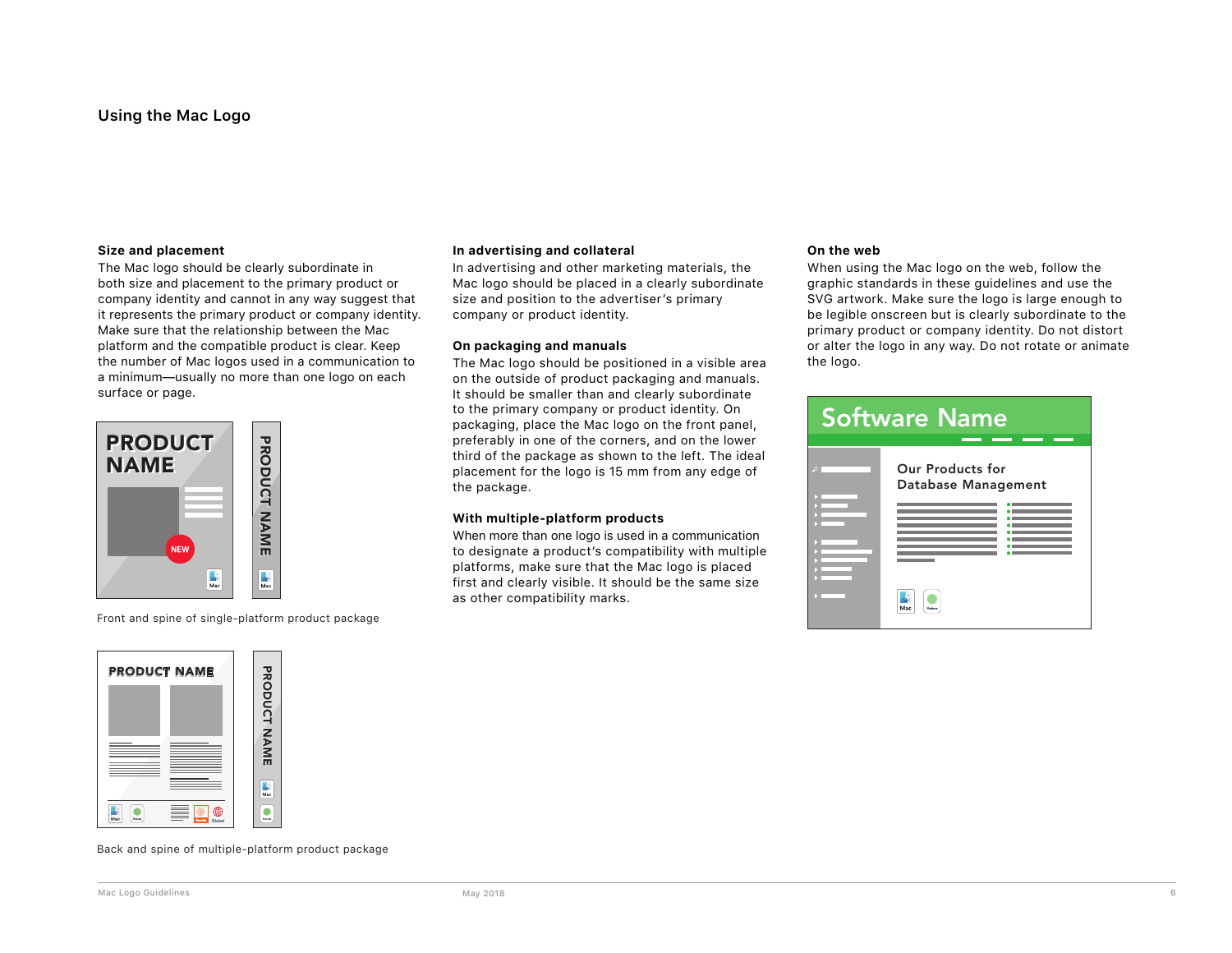### <span id="page-6-0"></span>**Avoid Mistakes**

# **Correct ✓**

- Use the artwork provided by Apple.
- Use the Mac logo at a size that is clearly subordinate to the product or company identity.
- On packaging layouts, place the logo in a visible area near other compatibility marks.



Do not use the previous version of the logo.



Do not change the font or the outline.



 $\bigcirc$  Incorrect

- Do not alter the Mac logo in any way.
- Do not use older versions of the logo.
- Do not animate or rotate the logo.
- Do not separate the elements.
- Do not alter or remove the black border.
- Do not change, translate, or localize the text and do not add version numbers.
- Do not add trademark symbols.
- Do not attempt to set the logotype yourself, change the font, or alter the size, proportions, or space between letters.
- Do not use any part of the logo as a decorative illustration, graphic element, background graphic, or pattern.



Do not alter the shape or add text.



Do not let the background show through.

Do not use the Mac logo in a size or position different from those of other compatibility marks. It should be the same size and of equal prominence.